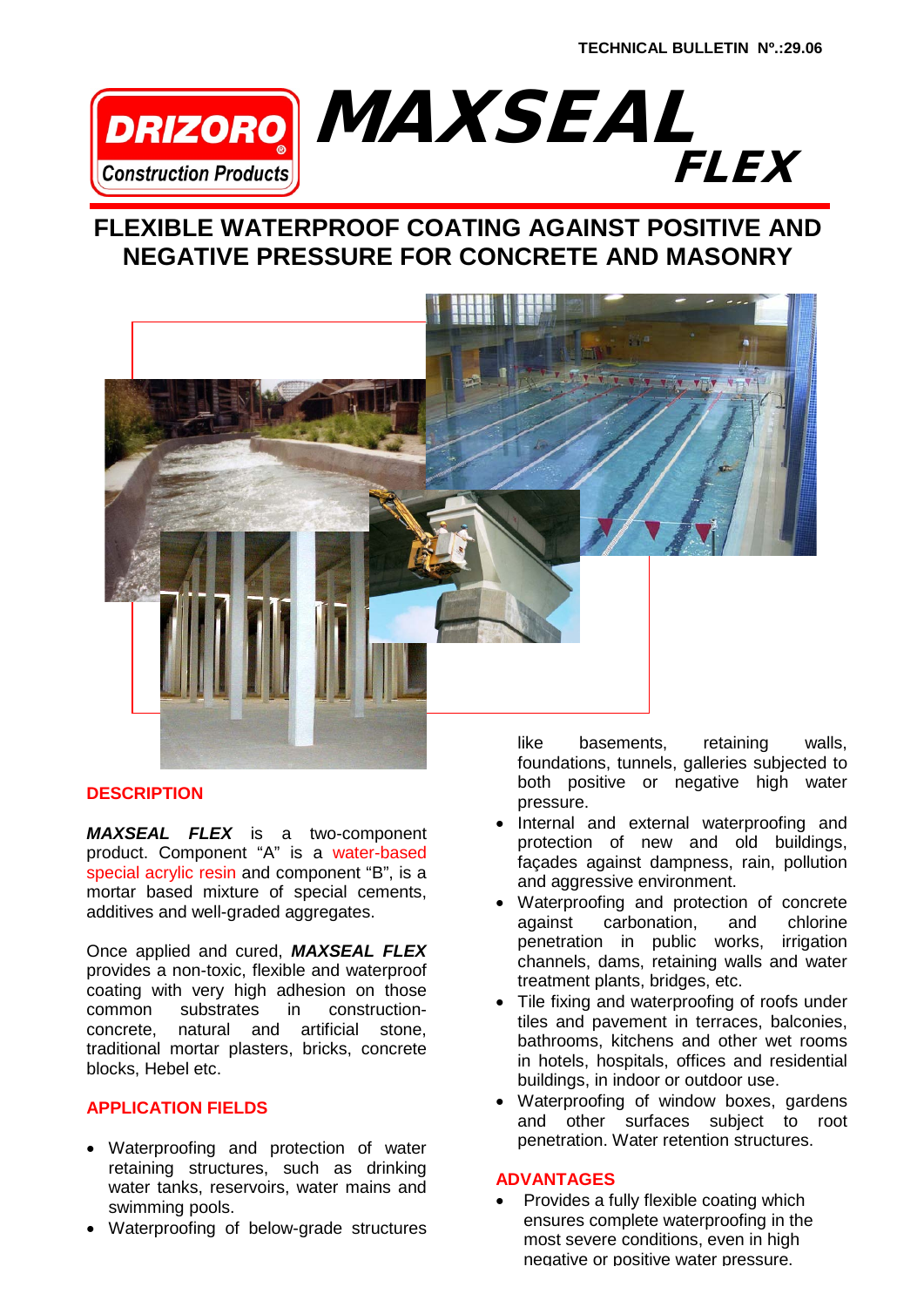- Covers shrinkage and hairline cracks in the concrete.
- Acts as an anti-fracture membrane between the substrate and other finishing coats.
- Excellent protection for concrete, being both a  $CO<sub>2</sub>$  and chlorine (CI-) barrier and thereby preventing carbonation and electrochemical corrosion.
- Permeable to water vapour, allows the substrate to breathe.
- Resistant to abrasion and is UV stable.
- Withstands atmospheric pollution, corrosive effects of salt water and freeze/thaw cycles.
- Resists hydrostatic negative and positive pressure from groundwater when used for interior underground applications.
- Excellent adhesion and easy to use. Does not require bonding agents and can only be applied on wet surfaces.
- Non-toxic and chloride free. **Suitable for contact with potable water.**
- Longer lasting than other coatings, avoiding maintenance costs.
- Environmentally friendly.
- Withstands root penetration, when properly reinforced with fibre glass mesh.

## **APPLICATION INSTRUCTION**

## **IMPORTANT NOTICE**:

Surface preparation: The surface to be coated must be sound, clean, free of traces of paint, loose particles, dust, grease, mould release compounds, gypsum, efflorescence. IT IS THE APPLICATORS RESPONSIBILITY to determine the presence of (salt) **efflorescence** prior to application. Remove efflorescence using SALTRID and apply SEALTIGHT to the affected areas to block salt from penetrating.

IMPORTANT: Maxseal Flex can only be applied to a wet surface, *NO* other primer or *OTHER* product is required **except** in areas where salt treatment has been carried out. Apply Maxseal Flex in these areas while surface is still wet with SEALTIGHT. Any damage or concrete defect should be repaired in advance. Patch all holes, voids

and honeycombs. Open cracks to approximately 2 cm. in depths. Exposed steel bars must be cleaned and patched with *MAXREST* (Technical Bulletin nº 4) up to 1 cm. minimum thickness. If it is needed, treat<br>steel bars with the oxide converter steel bars with the *MAXREST PASSIVE* (Technical Bulletin nº 12).

## **Mixing.**

*MAXSEAL FLEX* is supplied as two preweighed components. component A, into a clean container and add the powder, component B, gradually, while mixing with a low speed mixing drill  $(400 -$ 600 rpm). Mix until a homogeneous mixture<br>free of lumps is achieved. DO NOT add free of lumps is achieved. water and keep liquid/powder ratio as per package supplied. Depending on existing temperature and R.H. climate conditions, pot life expectancy will be between 30 minutes and one hour.

**Application.** *MAXSEAL FLEX* is applied with a fibre type brush or broom such as *MAXBRUSH* or *MAXBROOM* respectively, or by trowel when a smooth finish is required.

For large areas *MAXSEAL FLEX* can also be sprayed, recommended nozzle size is 3-4 mm and spraying pressure between 3.5 and 5.0 bar. When sprayed, it is recommended to finish the fresh coat with a broom to make sure that the whole surface is covered completely.

Apply two coats, using  $1 - 1.5$  kg/m<sup>2</sup> of *MAXSEAL FLEX* per coat and allow a minimum of 16 hours and a maximum of 3<br>davs between applications. Prior to days between applications. Prior to application thoroughly wash down and saturate the surface, but do not leave free standing water. Thickness per layer should be 1 mm. approximately, **it is very important to avoid very thin or, thick application.** In those areas such as fissures, concrete

joints and active cracks should be sealed using **Maxjoint Elastic**, once repaired and sealed, *MAXSEAL FLEX* should be applied with a fibre glass mesh of 40-60 g/m<sup>2</sup>. Place





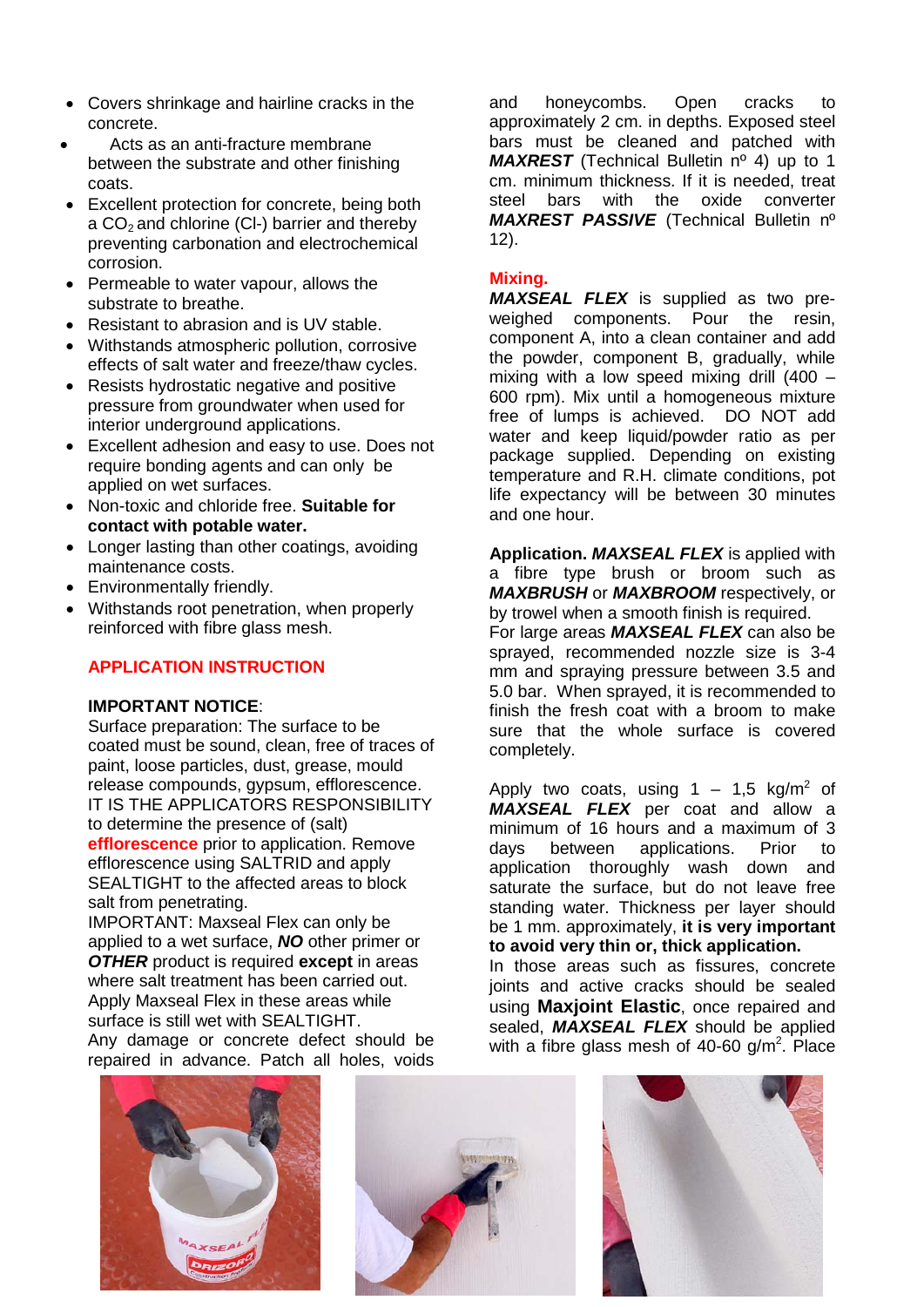the mesh on a first coat of *MAXSEAL FLEX*, with at least 20 cm wide of strip, and then apply a second coat of *MAXSEAL FLEX.*

#### **Application Conditions.**

Optimum application temperature is between 10 – 25 °C. Do not apply below 5 °C or if lower temperatures are expected within the following 24 hours after application. Do not apply on frozen surfaces or if rain is expected 24 hours after application.

Protect against quick drying by winds and direct sunlight with high temperatures, by fog-spraying with water for two hours after application.

### **Curing.**

Curing time required to put the product into service or to immerse it in water will depend on temperature and relative humidity conditions on site. Conditions in the range of 20ºC and 50% R.H will require a minimum of 14 days to ensure that the product has cured enough to be in permanent contact with<br>water. Applications made at lower Applications made at temperatures or sites without ventilation will require longer curing periods. After curing, wash the surface of *MAXSEAL FLEX* with water before putting into service in permanent contact with potable water.

#### **CAUTION:**

DO NOT apply in excess of 2 layers. DO NOT apply to bitumen or polyurethanes. DO NOT place plastic or core flute protection boards against treated surfaces prior to back filling. Drainage cell and aggregate can be placed.

#### **Cleaning:**

All tools must be cleaned with water after use. Once it cures it can only be removed by mechanical methods.

#### **CONSUMPTION**

*MAXSEAL FLEX* is applied in two coats of 1 – 1,5  $kg/m^2$  approximately per coat, achieving a total consumption of  $2 - 3$  kg/m<sup>2</sup>. These figures may vary depending on porosity and substrate conditions, a preliminary test on-site will determine consumption exactly.

#### **PACKAGING**

*MAXSEAL FLEX* is supplied in grey and



white colour, both available in standard and smooth textures, can be tinted. **Pigmented** version *MAXSEAL FLEX*  **DECOR** available in light

colours by special request.

Pre-weighed sets of 35 kg (10 kg component A + 25 kg component B) and 14 kg Handipack, includes brush and stirrer (4 kg component  $A + 10$  kg component B) and 7 kg (2 kg component  $A + 5$  kg component B).

| <b>COMPONENTS</b>  | <b>Standard</b><br>texture |             | <b>Smooth</b><br>texture |             |
|--------------------|----------------------------|-------------|--------------------------|-------------|
|                    | Set 35 kg                  | Set 7 kg    | Set 32 kg                | Set 7 kg    |
| <b>Component A</b> | <b>10 kg</b>               | $2$ kg      | $10$ kg                  | $2$ kg      |
| <b>Component B</b> | 25 kg                      | <b>5 kg</b> | <b>22 kg</b>             | <b>5 kg</b> |

#### **STORAGE**

Twelve months in its original unopened packaging, in a dry and covered place at temperatures above 5 ºC protected from humidity and frost.

#### **CAUTION**:

- **Do not add** water, cement, admixtures, sand or any other compound.
- In case of doubt related to the kind of water likely to be in contact with *MAXSEAL FLEX* or other uses not specified in this Technical Bulletin, consult our Technical Department.

#### **SAFETY AND HEALTH**

Both components are non-toxic by themselves, but powder component is an abrasive compound. Avoid eye and skin contact for both components. Protective rubber gloves and safety goggles must be used to mix and apply them. In case of eye contact, rinse thoroughly with clean water but do not rub. In case of skin contact, wash affected areas with water and soap. If irritation persists, seek medical assistance.